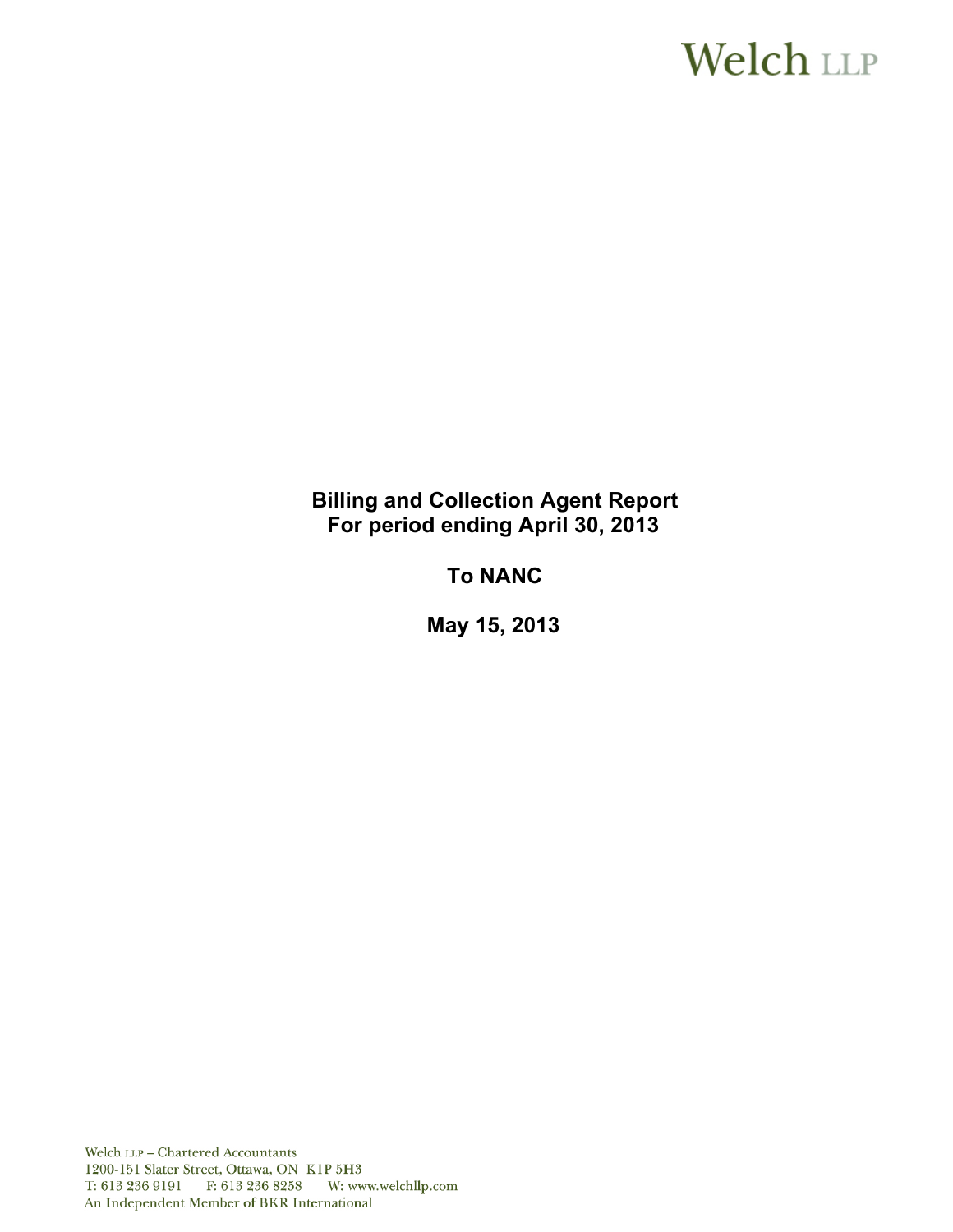### **NANPA FUND STATEMENT OF FINANCIAL POSITION APRIL 30, 2013**

| <b>Assets</b>                                                                    |           |    |           |
|----------------------------------------------------------------------------------|-----------|----|-----------|
| Cash Balance in bank account                                                     |           | \$ | 1,009,202 |
| Receivable from US Carriers                                                      | 338,713   |    |           |
| Receivable from Canada                                                           | 6,553     |    |           |
| Receivable from Caribbean countries                                              | 3,480     |    |           |
| Receivables forwarded to Treasury for collection                                 | 88,516    |    |           |
| Allowance for uncollectible accounts                                             | (200,000) |    | 237,262   |
| <b>Total assets</b>                                                              |           |    | 1,246,464 |
| Less: Accrued liabilities (see below for makeup)                                 |           |    | (398,832) |
| <b>Fund balance</b>                                                              |           | 5  | 847,632   |
| <b>Makeup of Accrued Liabilities</b> (see following page for additional details) |           |    |           |
| Welch LLP                                                                        | 28,336    |    |           |

| Welch LLP                                        | 28.336  |
|--------------------------------------------------|---------|
| NEUSTAR Pooling 1K Block and pANI administration | 195.091 |
| NEUSTAR NANP Administration                      | 165.071 |
| Data Collection Agent - USAC                     | 10,334  |
|                                                  | 398.832 |

**\*\*\*\*\*\*\*\*\*\*\*\*\*\*\*\*\*\*\*\*\*\*\*\*\*\*\*\*\*\*\*\*\*\*\*\*\*\*\*\*\*\*\*\*\*\*\*\*\*\*\*\*\*\*\*\*\*\*\*\*\*\*\*\*\*\*\*\*\*\*\*\*\*\*\*\*\***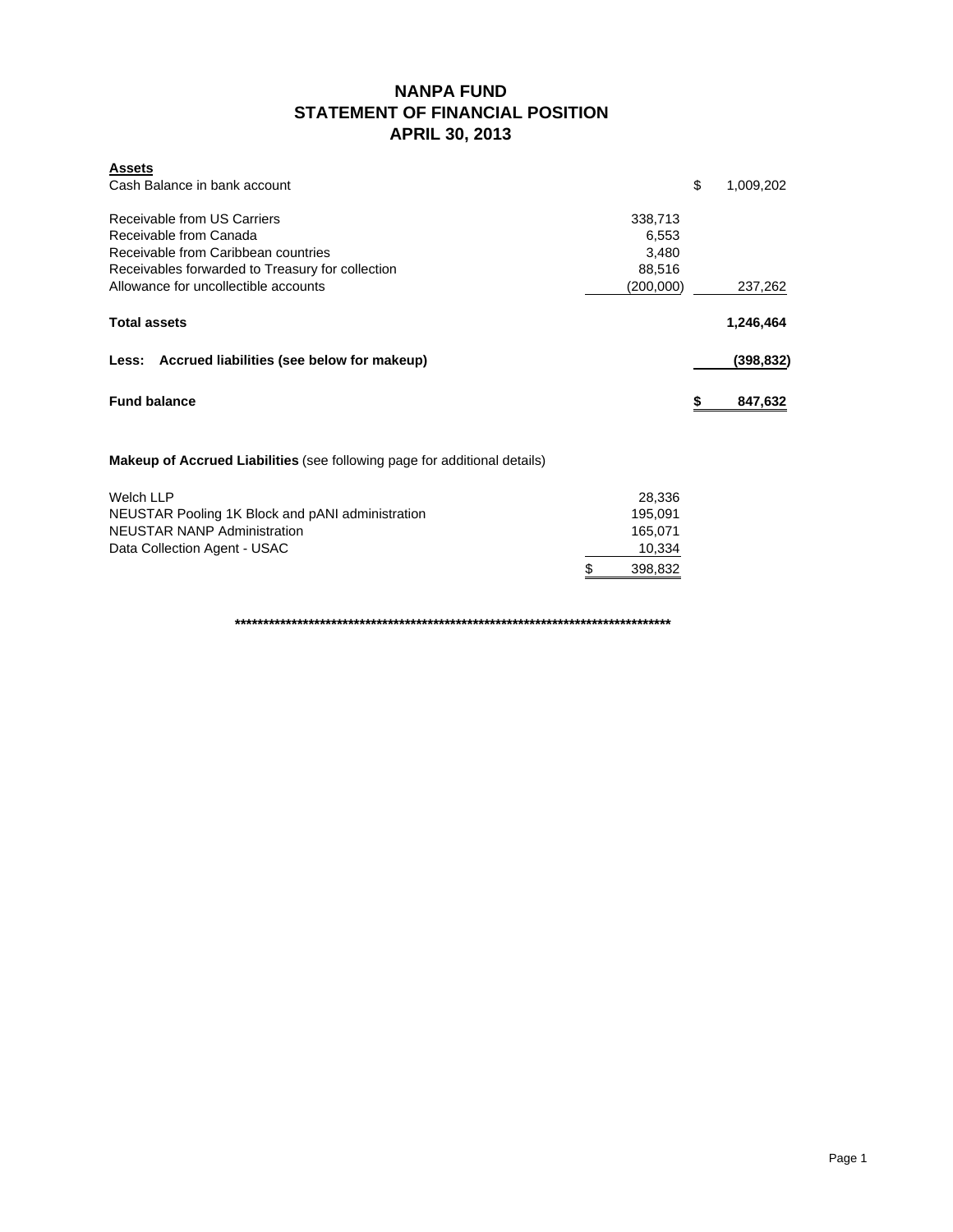### **NANPA FUND FORECASTED STATEMENT OF CHANGES IN FUND BALANCE JULY 2012 TO JUNE 2013**

|                                                                     |               |                        |                        |                          |                      | <b>Actual</b>        |                         |                     |                       |                       |                          |                       | <b>Budgeted</b>         |                         |                     | Variance between                               |
|---------------------------------------------------------------------|---------------|------------------------|------------------------|--------------------------|----------------------|----------------------|-------------------------|---------------------|-----------------------|-----------------------|--------------------------|-----------------------|-------------------------|-------------------------|---------------------|------------------------------------------------|
|                                                                     |               | Jul-12                 | Aug-12                 | Sep-12                   | Oct-12               | <b>Nov-12</b>        | <b>Dec-12</b>           | $Jan-13$            | Feb-13                | Mar-13                | Apr-13                   | $Mav-13$              | Jun-13                  | <b>Total</b>            | <b>Budget</b>       | forecasted results and<br>budget at June 30/13 |
| Revenue<br><b>International Contributions</b><br>Canada             | (1)           | 13,106                 | 6,553                  | 6,553                    | 6,553                | 6,553                | 6,553                   | 6,553               | 6,553                 | 6,552                 | 6,552                    | 6,552                 |                         | 78,633<br>16,290        | 78,633              |                                                |
| Caribbean countries<br><b>Total International Contributions</b>     | (1)           | 16,290<br>29,396       | $\sim$<br>6,553        | $\sim$<br>6,553          | $\sim$<br>6,553      | $\sim$<br>6,553      | $\sim 10^{-1}$<br>6,553 | $\sim$<br>6,553     | $\sim$<br>6,553       | $\sim$<br>6,552       | $\sim$<br>6,552          | $\sim$<br>6,552       |                         | 94,923                  | 16,290<br>94,923    | $\sim$ $-$                                     |
| Domestic Contributions - US carriers                                | (1)           | 2,813,096              | 229,900                | 237,022                  | 239,136              | 238,943              | 232.489                 | 232,754             | 233,792               | 236,213               | 235.420                  | 238,988               |                         | 5,167,753               | 5,139,392           | 28,361                                         |
| Late filing fees for Form 499A                                      | (2)           | 1,900                  | 3,100                  | 3,000                    |                      | 400)                 | 6,800                   | 900)                | 300                   | 1,200                 |                          |                       | 85,000                  | 80,200                  | 85,000 (            | 4,800                                          |
| Interest income                                                     | (3)           | 1,017                  | 589                    | 1,093                    | 759                  | 767                  | 653                     | 480                 | 355                   | 509                   | 306                      | 500                   | 500                     | 7,528                   | 6,000               | 1,528                                          |
| <b>Total revenue</b>                                                |               | 2.845.409              | 233.942                | 247,668                  | 246,448              | 245.863              | 232.895                 | 238,887             | 241,000               | 244,474               | 242.278                  | 246.040               | 85,500                  | 5,350,404               | 5,325,315           | 25,089                                         |
| <b>Expenses</b><br>NANPA Administration                             | (4), (7)      | 276,207                | 276,207                | 278,756                  | 279,757              | 276,207              | 297,486                 | 277,173             | 276,315               | 276,207               | 165,071                  | 160,804               | 160,804                 | 3,000,994               | 1,632,000           | 1,368,994                                      |
| 1K Block Pooling & pANI Administration                              | (4), (8), (9) | 256,549                | 235,851                | 188,385                  | 188,385              | 188,385              | 196,780                 | 197,509             | 204,382               | 195,091               | 195,091                  | 188,385               | 188,385                 | 2,423,178               | 2,393,628           | 29,550                                         |
| <b>Billing and Collection</b><br>Welch LLP<br>Data Collection Agent | (4)<br>(5)    | 23,443<br>5.042        | 23,443<br>4,518        | 23,443<br>4,445          | 23,443<br>4,420      | 23,443<br>4,268      | 23,443<br>4,255         | 23,443<br>4.488     | 23,443<br>4,488       | 23,443<br>4,457       | 28,336<br>4,667          | 28,336<br>5.666       | 28,336<br>5,666         | 295,995<br>56,380       | 281,317<br>68,000 ( | 14,678<br>11,620                               |
| <b>Annual Operations Audit</b>                                      | (6)           | $\sim$                 | $\sim$                 | 40,000                   | <b>COL</b>           | $\sim$               | $\sim$                  | 1.800               | $\sim$                | <b>COL</b>            | $\sim$                   |                       |                         | 41,800                  | 40,000              | 1,800                                          |
| <b>Bank Charges</b>                                                 | (10)          | 1.471                  | 5,795                  | 4,424                    | 4,099                | 3.905                | 3,492                   | 2,510               | 3,153                 | 3,110                 | 2.583                    | 1,925                 | 1,925                   | 38,392                  | 23,100              | 15,292                                         |
| <b>Carrier Audits</b>                                               | (11)          | $\sim$                 |                        | $\overline{\phantom{a}}$ | $\sim$               | $\sim$               | $\sim$                  | х.                  | $\sim$                | $\sim$                | $\overline{\phantom{a}}$ | $\sim$                |                         |                         | 300,000 (           | 300,000                                        |
| Bad debt expense                                                    | (12)          | 310                    | 21,532                 | 24,632                   | 991)                 | 13,014               | 11,750                  | 3,200               | 9,197                 | 5,685                 | 443                      | 3,333                 | 3,333                   | 1,776                   | 40,000              | 41,776                                         |
| <b>Total expenses</b>                                               |               | 563,022                | 524,282                | 564,085                  | 499,113              | 509,222              | 513,706                 | 510,123             | 502,584               | 496,623               | 395,305                  | 388,449               | 388,449                 | 5,854,963               | 4,778,045           | 1,076,918                                      |
| Net revenue (expenses)                                              |               | 2,282,387              | 290,340)               | 316,417)                 | 252,665)             | 263,359)             | 280,811)                | 271,236)            | 261,584)              | 252,149)              | 153,027)                 | 142,409) (            | 302,949)                | 504,559)                | 547,270 (           | 1,051,829)                                     |
| Opening fund balance                                                |               | 906.833                | 3,189,220              | 2.898.880                | 2,582,463            | 2,329,798            | 2,066,439               | 1,785,628           | 1,514,392             | 1,252,808             | 1,000,659                | 847,632               | 705,223                 | 906,833                 | 952,730             | 45,897                                         |
| <b>Closing fund balance</b>                                         |               | 3,189,220              | 2,898,880              | 2,582,463                | 2,329,798            | 2,066,439            | 1.785.628               | 1,514,392           | 1,252,808             | 1,000,659             | 847,632                  | 705,223               | 402,274                 | 402,274                 | 1,500,000           | 1,097,726                                      |
| Fund balance makeup:<br>Contingency<br>Surplus                      |               | 1,500,000<br>1,689,220 | 1,500,000<br>1,398,880 | 1,500,000<br>1,082,463   | 1,500,000<br>829,798 | 1,500,000<br>566,439 | 1,500,000<br>285,628    | 1,500,000<br>14.392 | 1,500,000<br>247,192) | 1,500,000<br>499,341) | 1,500,000<br>652,368)    | 1,500,000<br>794,777) | 1,500,000<br>1,097,726) | 1,500,000<br>1,097,726) | 1,500,000<br>$\sim$ |                                                |
|                                                                     |               | 3,189,220              | 2,898,880              | 2,582,463                | 2,329,798            | 2,066,439            | 1,785,628               | 1,514,392           | 1,252,808             | 1,000,659             | 847,632                  | 705,223               | 402,274                 | 402,274                 | 1,500,000           |                                                |

**(8)** No commentary

#### **Assumptions: Reconciliation of forecast at June 30, 2013 to budget**

| (1) The US carrier contributions for the period from July 2012 to June 2013 and the International contributions are based upon actual billings.                    | Budgeted fund balance at June 30/13 - contingency                            | 1,500,000   |
|--------------------------------------------------------------------------------------------------------------------------------------------------------------------|------------------------------------------------------------------------------|-------------|
| (2) These fees represent the \$100 late filing fee charged to those companies that do not file the Form 499A by the due date.                                      | Decrease in fund balance between budget period (February 2012) and June 2012 | (45, 897)   |
| (3) Interest income projections are estimates                                                                                                                      | Additional billings over estimate from budget                                | 28,361      |
| (4) The cost for 1K Block Pooling is based on a contract extension in force up to June 14, 2013.<br>The cost of NANPA Administration is based on the new contract. | Late filing fees (reversal) for Form 499A                                    | (4,800)     |
| The cost of B&C Agent is based on the interim contract with Welch LLP in force until November 30, 2013                                                             | Underestimate of interest earned to date compared to budget                  | 1,528       |
| (5) The expense for the Data Collection Agent is based on estimate of costs by USAC for the 2012 calendar year.                                                    | NANP Admin - difference between budget and actual contract awarded           | (1.350.004) |
| (6) The estimated cost for the annual operations audit performed by Ernst & Young LLP is \$40,000.                                                                 | NANP Admin - change orders issued                                            | (18,990)    |
| (7) No commentary                                                                                                                                                  | Additional billings from B & C Agent due to renewal of contract              | (14, 678)   |
| (8) No commentary                                                                                                                                                  | Data Collection fees - Adiustment to actual from budget                      | 11,620      |
| (9) The cost of ongoing permanent pANI administration is based on a 6-month fixed fee of \$40,628                                                                  | Bad debts - Adjustment to actual from budget                                 | 41,776      |
| (10) Bank fees are an expense to the Fund.                                                                                                                         | Pooling and p-ANI - adjustment to actual from budget                         | 16,848      |
| (11) The budget allowed \$300,000 for carrier audits. The FCC has indicated that they do not anticipate any audits being performed prior to June 2013.             | Pooling change orders                                                        | (46, 398)   |
| (12) The allowance covers all accounts considered potentially uncollectible at April 30, 2013.                                                                     | Carrier audits that will not be performed                                    | 300,000     |
|                                                                                                                                                                    | Operations Audit - Adiustment to actual from budget                          | (1,800)     |
|                                                                                                                                                                    | Bank fees - Adjustment to actual from budget                                 | (15, 292)   |
|                                                                                                                                                                    | Forecasted fund balance at June 30/13                                        | 402.274     |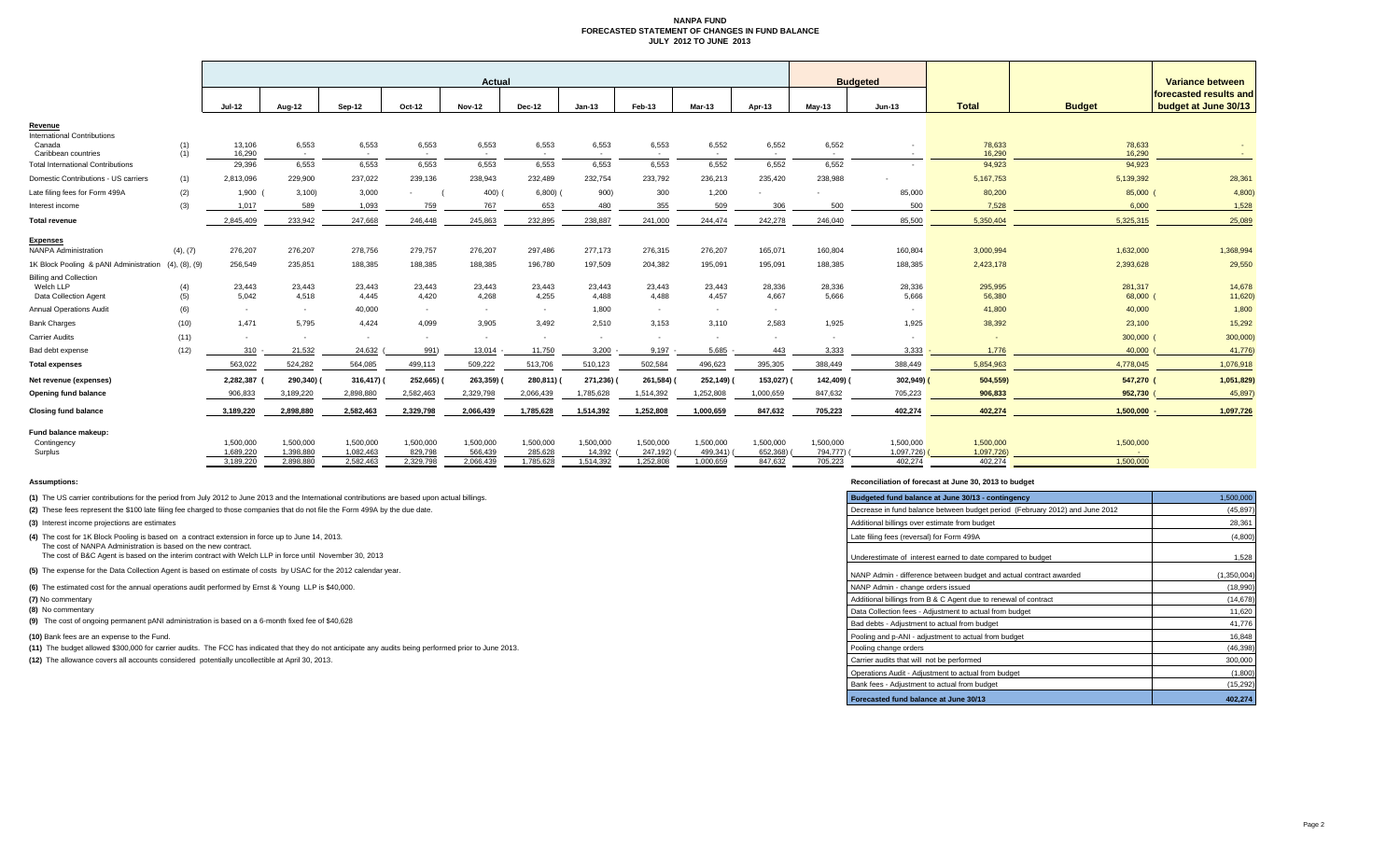#### **NANPA FUND FORECASTED STATEMENT OF CHANGES IN FUND BALANCE JULY 2013 TO JUNE 2014**

|                                          |            |                          |                          |                |                 |               |           | <b>Projection</b> |                          |                |                 |            |                          |
|------------------------------------------|------------|--------------------------|--------------------------|----------------|-----------------|---------------|-----------|-------------------|--------------------------|----------------|-----------------|------------|--------------------------|
|                                          |            | $Jul-13$                 | Aug-13                   | Sep-13         | Oct-13          | <b>Nov-13</b> | Dec-13    | <b>Jan-14</b>     | Feb-14                   | Mar-14         | Apr-14          | May-14     | <b>Jun-14</b>            |
| <b>Projected Revenue</b>                 |            |                          |                          |                |                 |               |           |                   |                          |                |                 |            |                          |
| <b>International Contributions</b>       |            |                          |                          |                |                 |               |           |                   |                          |                |                 |            |                          |
| Canada<br>Caribbean countries            | (1)<br>(1) | 17,748<br>22,112         | 8,874<br>$\sim$          | 8,874          | 8,873<br>$\sim$ | 8,873         | 8,873     | 8,873<br>$\sim$   | 8,873<br>$\sim$          | 8,873          | 8,873           | 8,873      |                          |
| <b>Total International Contributions</b> |            | 39,860                   | 8,874                    | 8,874          | 8,873           | 8,873         | 8,873     | 8,873             | 8,873                    | 8,873          | 8,873           | 8,873      |                          |
| Domestic Contributions - US carriers     | (1)        | 3,460,288                | 240,000                  | 240,000        | 240,000         | 240,000       | 240,000   | 240,000           | 240,000                  | 240,000        | 240,000         | 240,000    | $\overline{\phantom{a}}$ |
| Late filing fees for Form 499A           | (2)        |                          |                          |                |                 |               |           |                   | $\overline{\phantom{a}}$ |                |                 |            | 85,000                   |
| Interest income                          | (3)        | 666                      | 666                      | 666            | 666             | 667           | 667       | 667               | 667                      | 667            | 667             | 667        | 667                      |
| Total projected revenue                  |            | 3,500,814                | 249,540                  | 249,540        | 249,539         | 249,540       | 249,540   | 249,540           | 249,540                  | 249,540        | 249,540         | 249,540    | 85,667                   |
| <b>Projected Expenses</b>                |            |                          |                          |                |                 |               |           |                   |                          |                |                 |            |                          |
| <b>NANPA Administration</b>              | (4)        | 289.966                  | 174,550                  | 174,550        | 174,550         | 174,550       | 174,550   | 174.549           | 174,549                  | 174,549        | 174,549         | 174,549    | 174,549                  |
| 1K Block Pooling and pANI Administration | (5)        | 188,385                  | 188,385                  | 188,385        | 188,385         | 188,385       | 188,385   | 188,385           | 188,385                  | 188,385        | 188,385         | 188,385    | 188,385                  |
| <b>Billing and Collection</b>            |            |                          |                          |                |                 |               |           |                   |                          |                |                 |            |                          |
| Welch LLP                                | (6)        | 28,336<br>4,750          | 28,336                   | 28,336         | 28,336          | 28,336        | 28,336    | 28,336            | 28,336                   | 28,336         | 28,336<br>4,750 | 28,336     | 28,336<br>4,750          |
| Data Collection Agent                    | (7)        |                          | 4,750                    | 4,750          | 4,750           | 4,750         | 4,750     | 4,750             | 4,750                    | 4,750          |                 | 4,750      |                          |
| <b>Annual Operations Audit</b>           | (8)        | $\overline{\phantom{a}}$ | $\overline{\phantom{a}}$ | 42,000         | $\sim$          |               | $\sim$    | $\sim$            |                          | $\blacksquare$ |                 |            |                          |
| <b>Bank Charges</b>                      | (9)        | 3,000                    | 3,000                    | 3,000          | 3,000           | 3,000         | 3,000     | 3,000             | 3,000                    | 3,000          | 3,000           | 3,000      | 3,000                    |
| <b>Carrier Audits</b>                    | (10)       |                          |                          | $\overline{a}$ | ×               |               |           | ٠                 | 300,000                  |                |                 |            |                          |
| Bad debt expense (recovery)              | (11)       | 3,334                    | 3,334                    | 3,334          | 3,334           | 3,333         | 3,333     | 3,333             | 3,333                    | 3,333          | 3,333           | 3,333      | 3,333                    |
| <b>Total projected expenses</b>          |            | 517,771                  | 402,355                  | 444,355        | 402,355         | 402,354       | 402,354   | 402,353           | 702,353                  | 402,353        | 402,353         | 402,353    | 402,353                  |
| Projected Net revenue (expenses)         |            | 2,983,043                | 152,815) (               | 194,815) (     | 152,816) (      | 152,814)      | 152,814)  | 152,813) (        | 452,813)                 | 152,813) (     | 152,813) (      | 152,813) ( | 316,686)                 |
| <b>Projected Opening fund balance</b>    |            | 402,274                  | 3,385,317                | 3,232,502      | 3,037,687       | 2,884,871     | 2,732,057 | 2,579,243         | 2,426,430                | 1,973,617      | 1,820,804       | 1,667,991  | 1,515,178                |
| <b>Projected Closing fund balance</b>    |            | 3,385,317                | 3,232,502                | 3,037,687      | 2,884,871       | 2,732,057     | 2,579,243 | 2,426,430         | 1,973,617                | 1,820,804      | 1,667,991       | 1,515,178  | 1,198,492                |
| Projected Fund balance makeup:           |            |                          |                          |                |                 |               |           |                   |                          |                |                 |            |                          |
| Contingency                              |            | 1,250,000                | 1,250,000                | 1.250.000      | 1,250,000       | 1,250,000     | 1,250,000 | 1,250,000         | 1,250,000                | 1,250,000      | 1,250,000       | 1,250,000  | 1,250,000                |
| Surplus                                  |            | 2,135,317                | 1,982,502                | 1,787,687      | 1,634,871       | 1,482,057     | 1,329,243 | 1,176,430         | 723,617.00               | 570,804        | 417,991         | 265,178    | (51, 508)                |
|                                          |            | 3,385,317                | 3,232,502                | 3,037,687      | 2,884,871       | 2,732,057     | 2,579,243 | 2,426,430         | 1,973,617                | 1,820,804      | 1,667,991       | 1,515,178  | 1,198,492                |

#### **Assumptions:**

**(1)** The contribution for July 2013 - June 2014 is based on budgeted required billings

**(2)** These estimated fees represent the \$100 late filing fee charged to those companies that do not file the Form 499A by the due date.

**(3)** Interest income projections are estimates

(4) The cost of NANP administration is based on the contract awarded in 2012. The contract expires in July 2017. An additional amount of \$115,416 is allowed for to cover the cost of a contract modification #2

**(5)** The cost for 1K Block Pooling Administration is based on the ccontract extentsion that expires June 14/13. Ongoing pANI costs are based on the interim contract extension in place fthat expires June 14/13

**(6)** The cost of B&C Agent is based on the interim contract with Welch LLP in force until November 30, 2013.

**(7)** The expense for the Data Collection Agent is based on estimate of costs by USAC.

**(8)** The cost of the annual operations audit is based on the cost of the prior year's history of billing from Ernst & Young LLP.

**(9)** Bank fees are an expense to the Fund and are estimated based on prior years' history.

**(10)** The budget allowed \$300,000 for carrier audits.

**(11)** The allowance covers all accounts considered potentially uncollectible. This will be covered by the contingency allowance.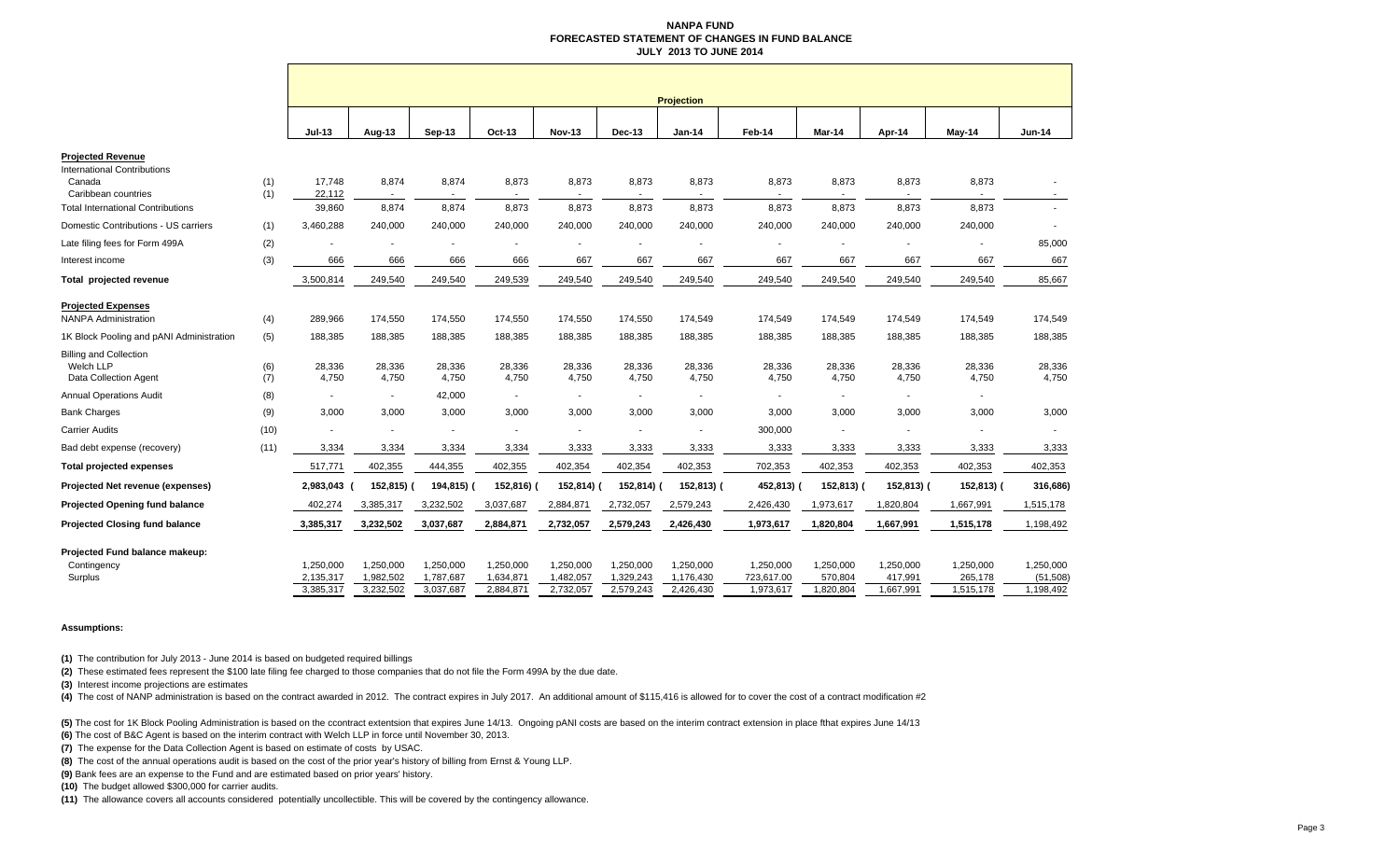### **CURRENT AND FORECASTED LIABILITIES**

|                                                                                          |               |                                                 | Current |               |         |          |         |         |         |  |
|------------------------------------------------------------------------------------------|---------------|-------------------------------------------------|---------|---------------|---------|----------|---------|---------|---------|--|
|                                                                                          |               |                                                 | Apr-13  | <b>May-13</b> | Jun-13  | $Jul-13$ | Aug-13  | Sep-13  | Oct-13  |  |
| <b>NEUSTAR - NANPA Administration contract</b>                                           |               |                                                 | 165,071 | 160,804       | 160,804 | 289,966  | 174,550 | 174,550 | 174,550 |  |
| - Payment authorized by the FCC in April<br>March 2013                                   | 276,207       |                                                 |         |               |         |          |         |         |         |  |
| - Authorization by the FCC has not been received for payment<br>April 2013               |               | \$<br>165,071                                   |         |               |         |          |         |         |         |  |
| NEUSTAR - Block Pooling and pANI Administration contract                                 |               |                                                 | 195,091 | 188,385       | 188,385 | 188,385  | 188,385 | 188,385 | 188,385 |  |
| - Payment authorized by the FCC in April<br>March 2013                                   | \$<br>195,091 |                                                 |         |               |         |          |         |         |         |  |
| - Authorization by the FCC has not been received for payment<br>April 2013               |               | \$<br>195,091                                   |         |               |         |          |         |         |         |  |
| Welch LLP - Billing & Collection Agent                                                   |               |                                                 | 28,336  | 28,336        | 28,336  | 28,336   | 28,336  | 28,336  | 28,336  |  |
| - Payment authorized by the FCC in April                                                 |               |                                                 |         |               |         |          |         |         |         |  |
| March 2013                                                                               | 23,443        |                                                 |         |               |         |          |         |         |         |  |
| - Authorization by the FCC has not been received for payment<br>April 2013               |               | 28,336<br>\$                                    |         |               |         |          |         |         |         |  |
| <b>USAC - Data Collection Agent</b><br>- Payment authorized by the FCC in April          |               |                                                 | 10,334  | 5,666         | 5,666   | 4,750    | 4,750   | 4,750   | 4,750   |  |
| - Authorization by the FCC has not been received for payment<br>March 2013<br>April 2013 |               | 4,667<br>5,667<br>$\frac{3}{2}$<br>\$<br>10,334 |         |               |         |          |         |         |         |  |
| <b>Carrier audits</b>                                                                    |               |                                                 |         |               |         |          |         | ÷,      |         |  |
| Ernst & Young LLP- Annual operations audit                                               |               |                                                 |         |               |         |          |         | 42,000  |         |  |
| <b>Bank Fees</b>                                                                         |               |                                                 |         | 1,925         | 1,925   | 3,000    | 3,000   | 3,000   | 3,000   |  |
| <b>Total</b>                                                                             |               |                                                 | 398,832 | 385,116       | 385,116 | 514,437  | 399,021 | 441,021 | 399,021 |  |